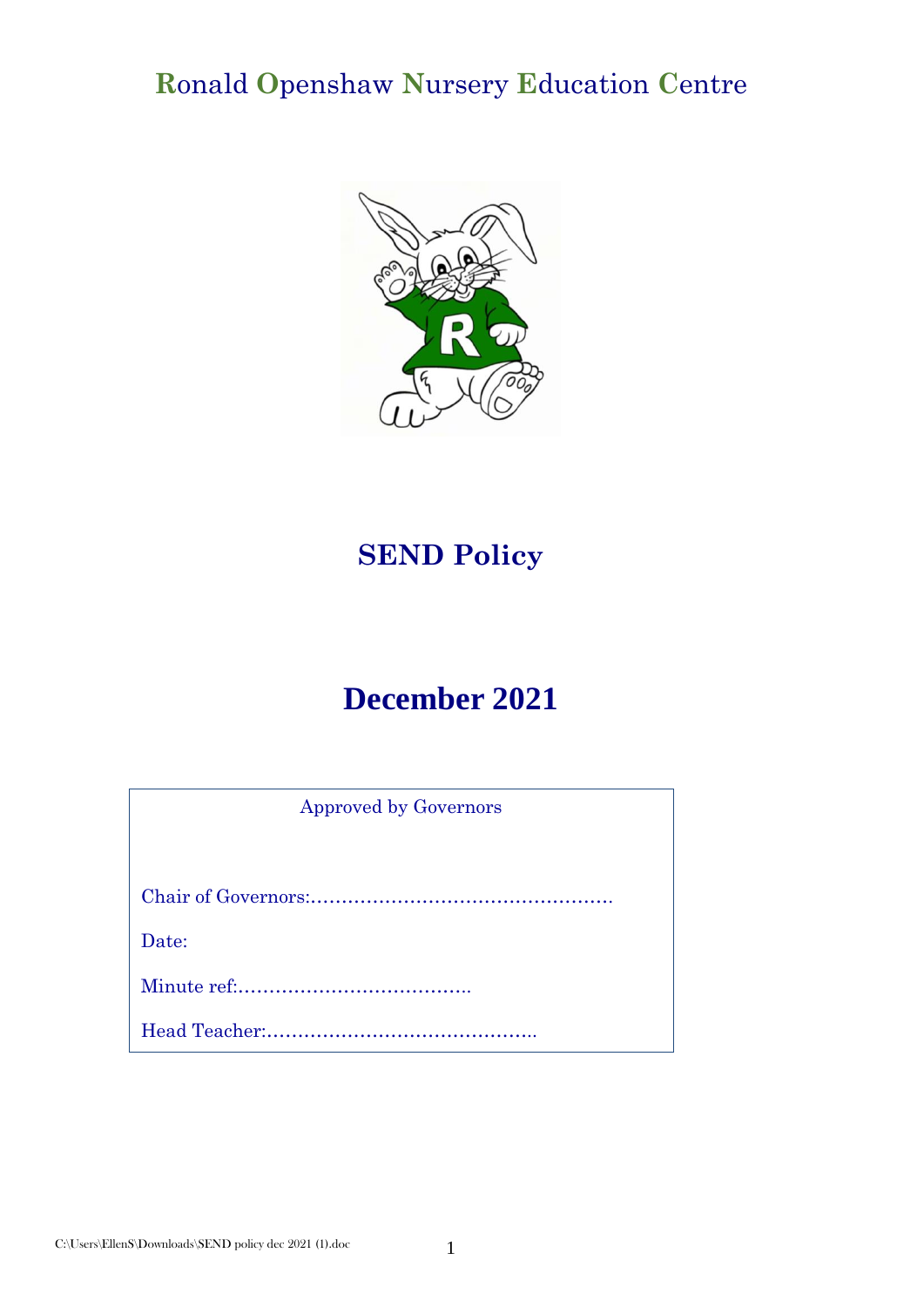#### RONALD OPENSHAW NURSERY EDUCATION CENTRE

# **SPECIAL EDUCATIONAL NEEDS AND DISABILITIES INCLUSIVE EDUCATION POLICY**

#### Our is SENDCo is **Megan Panayiotou**

You can contact her at [megan.panayiotou@ronaldopenshaw,newham.sch.uk](mailto:megan.panayiotou@ronaldopenshaw,newham.sch.uk) or by phoning 0208 534 6196

#### **1: Introduction**

**1.1** The purpose of this policy is to provide clear guidance to staff on how we provide effective inclusive provision for children and families with special educational needs and/or disabilities (SEND). This policy should be read in conjunction with other school policies relating to interaction between adults and children. These policies include: - Behaviour and Safeguarding and Child Protection. The school reports annually on the implementation of this policy in its SEND Information Report, and on equalities (Public Sector Equality Duty Report).

**1.2** Staff and governors at Ronald Openshaw Nursery School are committed to the full implementation of the 2015 **[SEND code of practice: 0 to 25 years.](https://www.gov.uk/government/publications/send-code-of-practice-0-to-25)**

**1.3** We believe that early education is of crucial importance for young children with disabilities and/or special educational needs and endorse the right of these children to be educated in a mainstream nursery school.

**1.4** All staff should expect to teach children with special educational needs and the school educates children from the local community whatever their background or ability. We welcome children with disabilities and/or special educational needs (referred to hereafter as 'special educational needs') and their families. We appreciate their contributions and recognise that they enrich the learning environment for all the children and adults in our school.

**1.5** All children have the right to learn through play and are entitled to a broad and balanced curriculum in the Early Years Foundation Stage. We will strive to overcome actual or potential barriers to learning faced by children to ensure every child is able to play and learn in a way that is appropriate for them. Due to the age of our children, their overall well-being is of primary importance to us. We are an inclusive school and want all of our children to feel a sense of 'belonging'. All children are valued individuals with unique interests and strengths. All children should be given opportunities to reach their full potential educationally, emotionally and physically.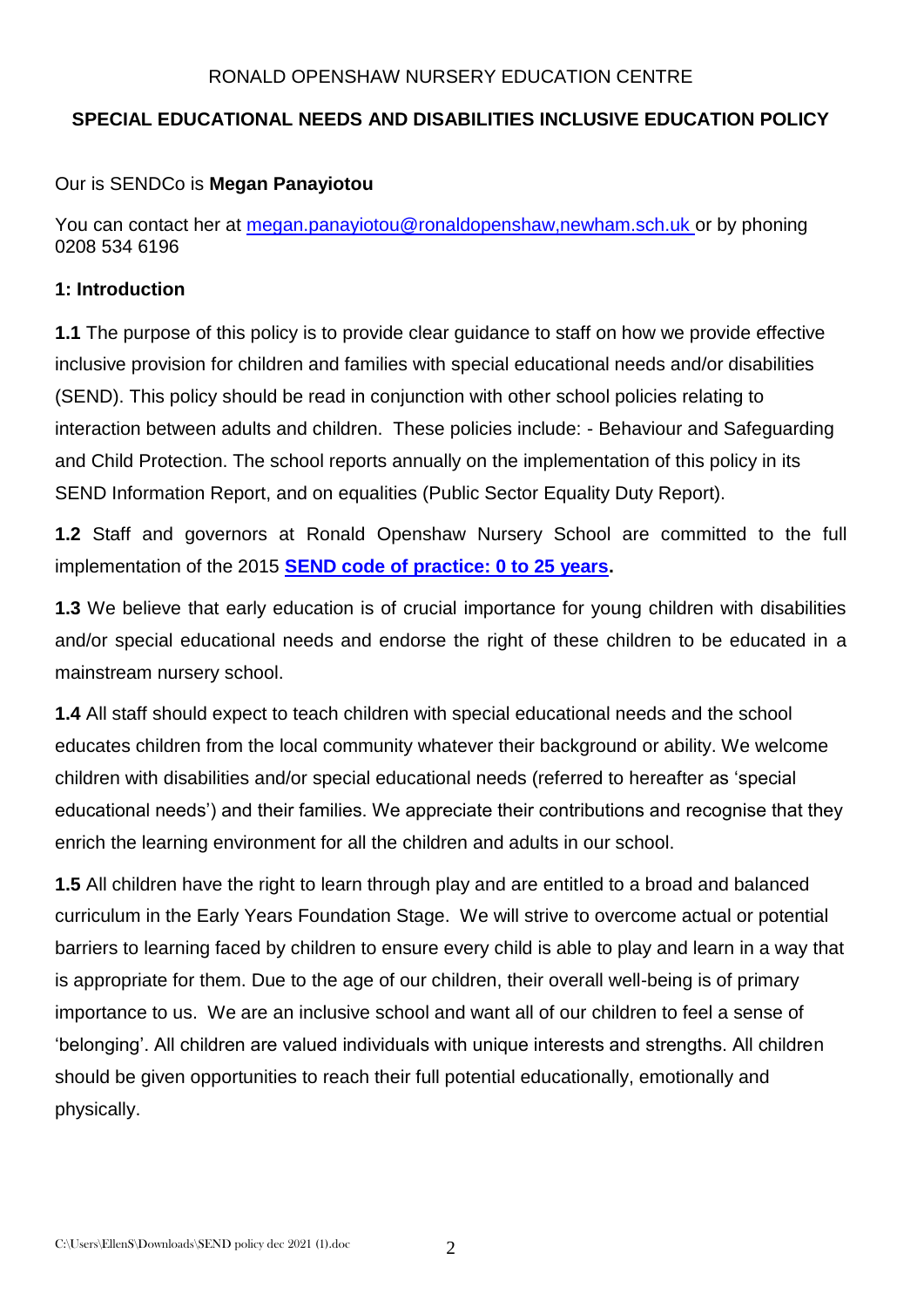# **2: Guiding Principles of the Policy:**

**2.1** A child has special educational needs if they have significant learning difficulties in comparison to the majority of children of the same age, or if they have a disability which prevents or hinders them from using educational facilities generally provided for children of the same age.

**2.2** Special Education Provision is provision which is additional to or different from the ordinarily available educational provision made for children of the same age in mainstream nursery schools.

**2.3** All involved in the education of the child – parents / carers, teachers, nursery nurses, TA's, non-teaching staff, governors and outside agencies – should share their knowledge and understanding of the child and work in partnership for the good of the child.

**2.4** The nurseries allocation of resources for SEND should reflect the various levels of need experienced by pupils.

**2.5** All pupils are valued individuals with unique interests and strengths.

**2.6** All pupils should be given opportunities to reach their full potential educationally, emotionally and physically.

**2.7** All staff within the nursery actively seek the successful inclusion of all pupils.

**2.8** There should be early intervention with close inter-agency collaboration and a partnership with the nursery and parents.

# **3: Aim and Objectives of the Policy:**

**3.1**To state clearly the entitlement for pupils with SEND.

**3.2** To enable early identification of those children with SEND either by parents / carers, staff or outside agencies.

**3.3** To outline procedures within the centre once pupils' needs have been identified.

**3.4** To promote and maintain effective communication between all those involved with pupils.

**3.5** To monitor effectively practices to assess the pupils' progress and access to the curriculum.

**3.6** To raise the profile of SEND practices and their role in creating an inclusive setting.

# **4: The Role of the Special Educational Needs Coordinator (SENDCo)**

The designated person for co-ordinating SEND is Megan Panayiotou The Role includes:

**4.1** The day-to-day operation of the SEND Inclusive Education Policy.

**4.2** Maintaining the SEND register and overseeing the records of all children with SEND.

**4.3** Liaising with, advising and supporting all staff and pupils.

**4.4** Co-ordinating provision for pupils with SEND both internally and externally.

**4.5** Liaising with parents / carers and involving them in supporting their children

**4.6** Contributing to in-service training for all staff and identifying training needs.

**4.7** Liaising with external agencies including the Educational Psychology Service, other support agencies and LEA officers and facilitating their work within the centre.

**4.8** Liaising with curriculum co-ordinators regarding attainment, assessment and progress.

**4.9** Contributing to the development and implementation of a whole centre Behaviour Management Policy.

**4.10** Ensuring that on-going observation and assessment provide regular feedback to all staff and parents/carers about the pupil's achievements and experiences and that the outcomes of such assessment form the basis for planning the next steps of the pupil's learning.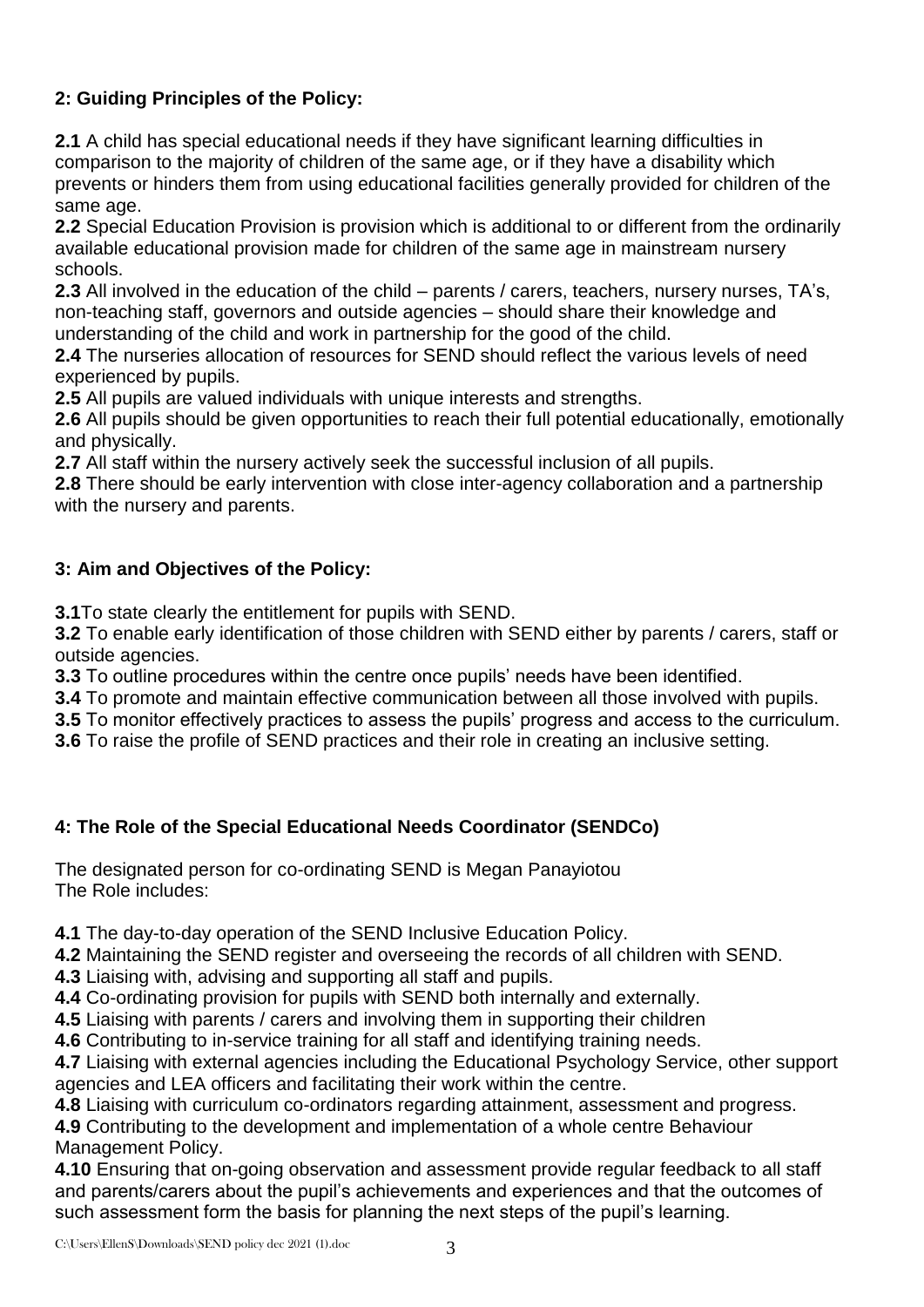**4.11** Monitoring the provision for children on the Code of Practice in terms of planning, delivery and Early Years Support Plans when appropriate.

**4.12** Attending cluster meetings and disseminating information to staff.

**4.13** Liaising with SEND Inclusion Link Governor

**4.14** Raising awareness of the Inclusion policy in the centre.

**4.15** Linking with schools to ensure smooth transition.

**4.16** Arranging and chairing meetings including termly and annual reviews and Early Years Support Plan meetings.

**4.17** Co-ordinating the audit and review of SEND policy, procedures and practices in the light of changes to the The Code of Practice and Government legislation and borough guidelines.

**4.18** Consulting with the Head Teacher on the use of SEND funding.

#### **4: The Role of the Class Teacher**

Class Teachers are: Ellen Small (full time children) and Alison Lamonth (temporary post, part time children). The two year old room is led by Teresa Mcavoy (Senior Nursery Nurse) and is overseen by Megan Panayiotou (SENDCo) The PMLD room is led by Megan Panayiotou (SENDCo)

In regards to SEND their role includes:

- **4.1** Identification of a need (Initial Concerns)
- **4.2** Taking account of the pupils' and parents' views.
- **4.3** Classroom management.
- **4.4** Assessment and record-keeping to demonstrate progress and attainment.
- **4.5** Attend Early Years Support Plan reviews

In fulfilling these duties, staff should be supported by the SENDCo, colleagues who have curriculum leadership responsibilities and visiting advisors for the support services if appropriate.

#### **6: SEND Support Staff**

The SEND support staff are:

| Faiza Abu<br>Francesca Osei Bonsu<br>Andrea Malcolm | <b>Senior Nursery Nurse</b><br><b>Nursery Nurse</b><br><b>Nursery Nurse</b> |
|-----------------------------------------------------|-----------------------------------------------------------------------------|
| Munir Hussain                                       | TA                                                                          |
| Amina Miah                                          | ТA                                                                          |
| <b>Nusrrat Naveed</b>                               | MDA / TA                                                                    |
| Raiza Mazloemyar                                    | MDA/TA                                                                      |
| <b>Fauzia Qadeer</b>                                | <b>MDA/TA</b>                                                               |

The nursery will employ additional nursery nurses/TA's on short term contracts to meet the nursery's ever changing needs.

Annie Aziz-Shaikh MDA/TA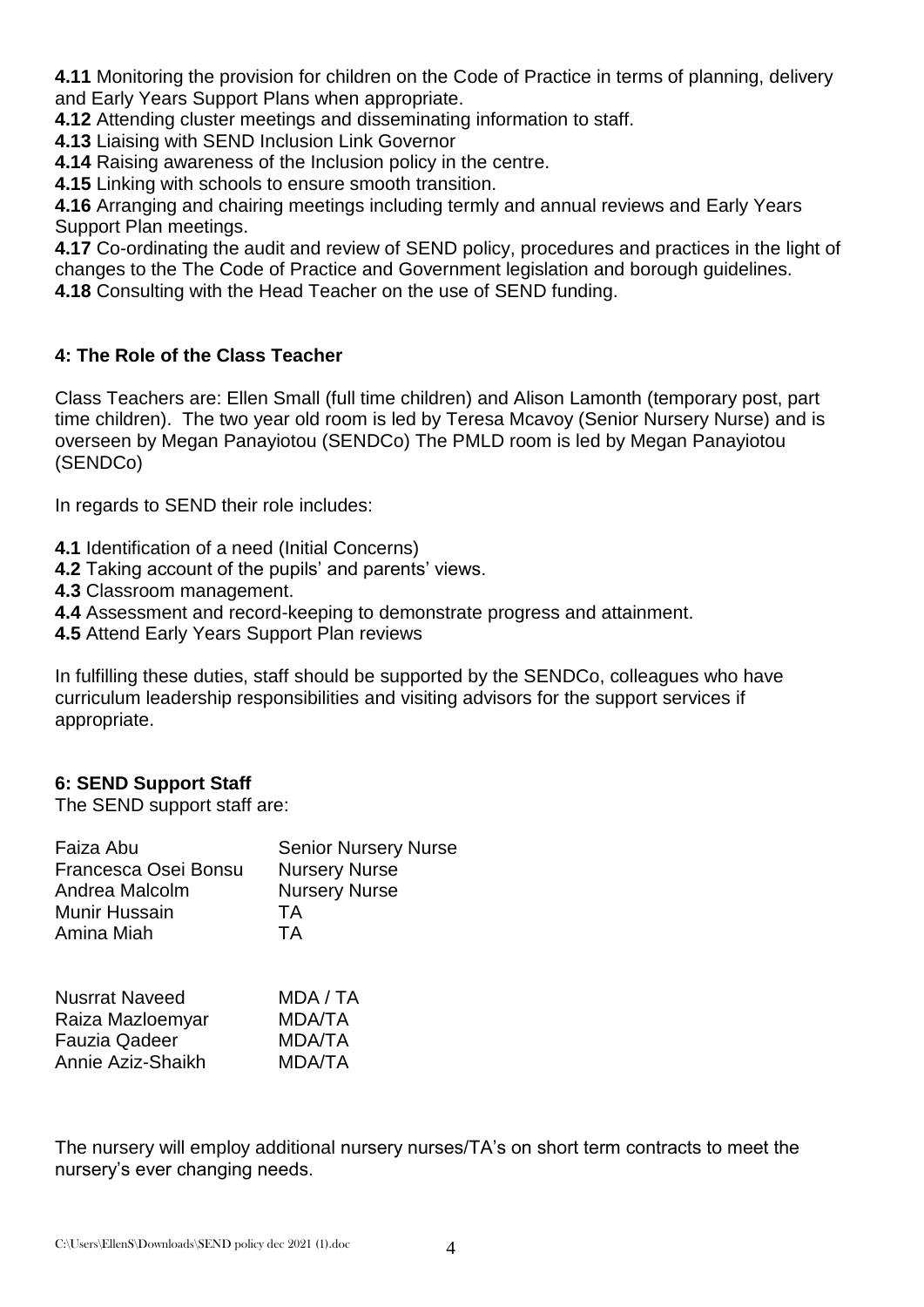Their role involves:

**6.1** Providing a valued and vital role within our centre

**6.2** Are to be supported by all teaching staff

**6.3** Are line managed by the SEND Senior Nursery Nurse and the SENDCo who provides access to support and training

**6.4** Attends all centre INSET

**6.5** Work with the class teacher to facilitate all pupils having full access to the curriculum

**6.6** Work with pupils with identified needs (PMLD resourced, high needs, pupils with Early Years Support Plans)

**6.7** Are involved in the setting and reviewing of Early Years Support Plan targets

**6.8** Should keep adequate records to contribute to children's records of achievement.

**6.9** The SEND Nursery Nurses will be responsible for keyworking a small group of SEND children. This includes maintaining their special book, collating recorded evidence and inputting achievement data into Bsquared and INSIGHT.

**6.10** Should be encouraged to show initiative. For example, when therapies / lessons have been modelled by specialists the support staff will deliver these and share knowledge with other staff

**6.11** Should make appropriate SEND resources

## **7: Identification, assessment, and review:**

**7.1** Children with special needs may become known to our setting in a number of ways, including: A family may indicate that their child has a particular need when they register their child for a nursery place. Staff may become aware of children with special needs who are attending sessions based in the Nursery School such as: Parent and Toddler group or Pre-Nursery sessions. Staff may become aware of children with special needs during home visits prior to their starting date at Nursery. Learning support services who are working with the families in the area may contact the school or advise the family to contact the school.

**7.2** Forum meetings are held every term for staff to raise issues concerning individual children and seek the support, advice and expertise of the whole staff team.

**7.2** Issues may be short-term or ongoing and cover a range of needs.

**7.3** Any concerns about a pupil may be raised by staff, parents or professionals directly involved with the pupil. This is called the 'initial concerns stage' as is detailed as follows:

## **Initial Concerns:**

An expression of concern about pupils' progress may be raised by the parent, teacher, or any other professional.

The class teacher is responsible for:

- Gathering information about the pupil
- Making an initial assessment of pupil and inform SENDCo.
- Consulting parent / carer
- Placing the child in an appropriate intervention group
- Setting appropriate targets.
- **Ensuring differentiation in provision**
- Monitoring pupil progress and feeding back to the SENDCo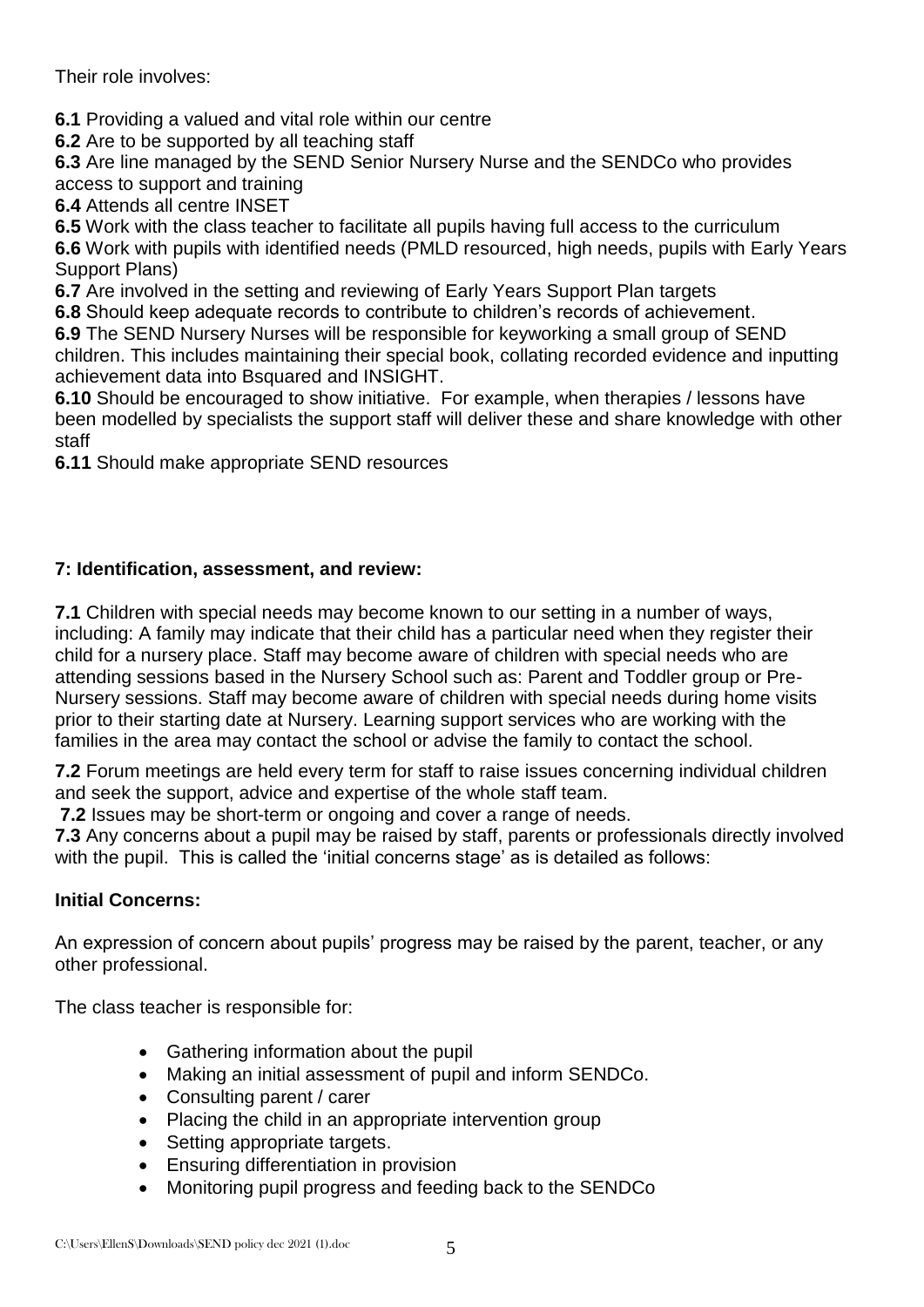**7.4** The children should be placed in an appropriate intervention group and their progress monitored. All children who are placed in a language intervention group (Box Clever, Music Interaction) automatically move to stage 3.

**7.5** If the concern is persistent a three staged approach to identification and assessment may begin. Children who are entered onto these stages will be recorded on the Code of Practice after a consultation with parents.

## **SEND Level 1:**

This may be triggered if it is decided that the pupil is not making adequate progress and needs further support such as a regular intervention group e.g. Box Clever. This may also include other daily interventions such as behaviour support or play skills.

Class Teacher and Keyworker will work together to:

- Gather evidence about needs of pupil
- Inform parent / carer of their concerns, the group that the child is working within and that they are at stage one of the Nursery SEND Code of Practice.
- Ensure that targets are discussed and set with the parents during special week meetings with parents.

## **SEND Level 2:**

This may be triggered if it is decided that external agencies need to be involved. The SENDCo will work closely with parents, class teacher, keyworker, and external agencies.

- A referral form will be completed by class teacher and the SENDCo
- The pupil will have an Early Years Support Plan, which will be monitored and reviewed each term.
- A decision will be made about the level of support that the child needs in order to make good progress.
- With the parents (and other agencies if appropriate) draw up the Early Years Support Plan, with 4 achievable targets.
- The SENDCo and Keyworker will monitor the Early Years Support Plan and will review it with parents termly.

## **SEND Level 3:**

This may be triggered if a child has received an increased amount of support and is still not making progress against their targets. They will be receiving support from a variety of external agencies. Detailed below is in addition to what was provided at level 2.

- The child's level of support will be reassessed and increased as necessary. At this level a child will be receiving a high level of support.
- The SENDCo will place the child in a nursery Assessment Place and will notify the local authority of this decision through the SPA panel.
- If there is no Assessment Place available, the SENDCo will apply for additional funding through the LA SENIF fund via the SPA panel.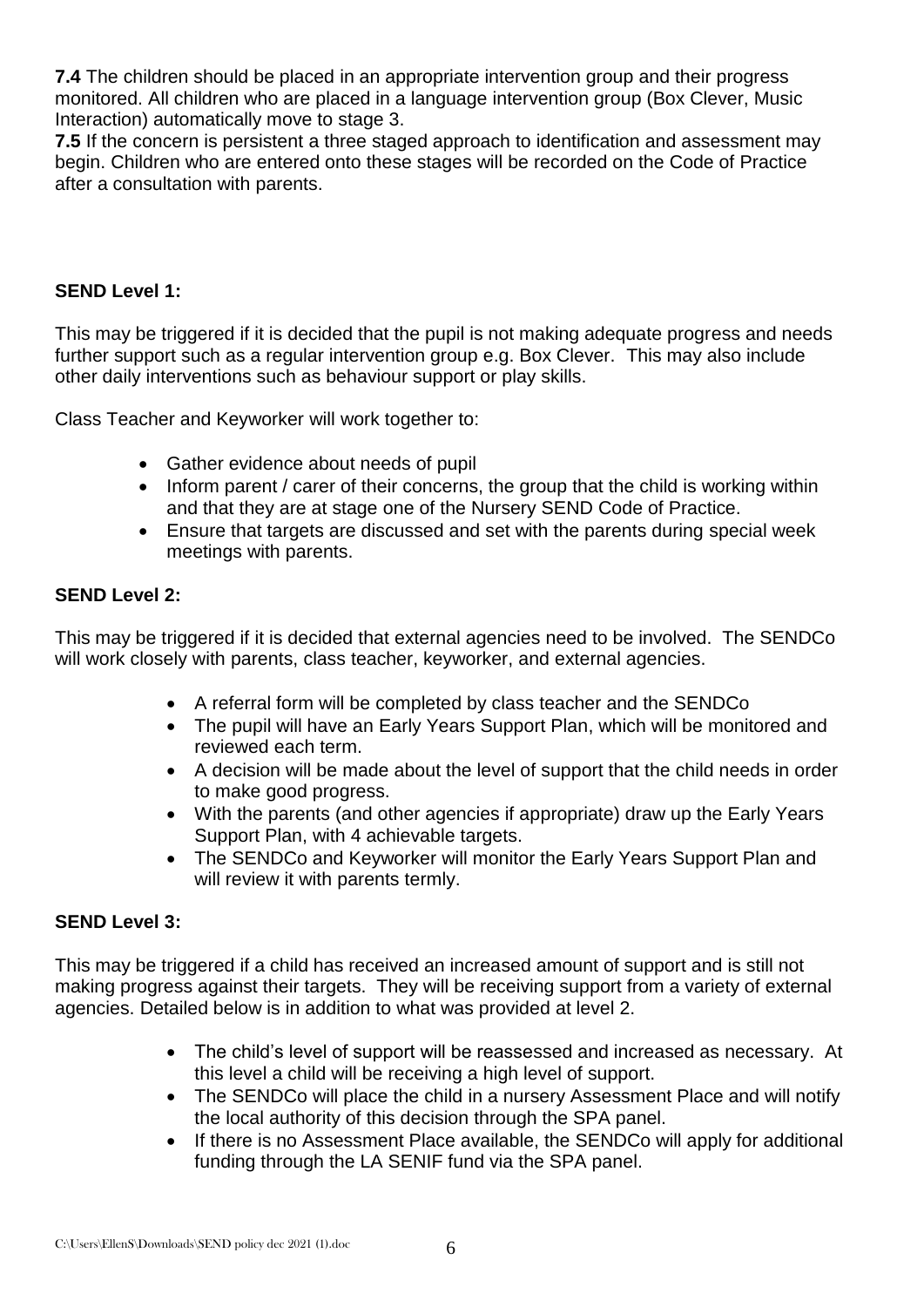- The child will continue to have an Early Years Support Plan which is closely monitored by the nursery, their family and outside agencies through termly meetings.
- It will start to be considered if the child meets the criteria for an Education, Health and Care Plan and if it is felt that this is needed the SENDCo will start the application process.
- The SENDCo will liaise with external professionals to ensure appointments are regular and that staff are trained to follow the different plans.

## **SEND Level 4:**

Children at this level will have extremely complex/high needs which can only be met if the child has full 1:1 support at all times. Detailed below is in addition to what was provided at level 3.

- The SENDCo will liaise with parents and complete an EHCP application.
- The SENDCo will ensure that the child has a member of staff working with them who is trained to meet their individual medical needs as required.
- The SENDCo will work with the local authority to place the child in a PMLD resourced place or will apply for additional top up funding from the LA SENIF fund.

# **EHCP**

If the LEA presents a formal EHCP:

The SENDCo will:

- Co-ordinate provision for pupil based on specification written in the plan.
- Hold initial planning meeting.
- Formulate an Early Years Support Plan, set review dates, monitor Support Plan's regularly.
- Support Class Teacher and NN/TA's in delivering set targets.
- Liaise with external support agencies as appropriate.
- Co-ordinate annual reviews invite parents / carers and all professionals involved in child's education.

## **8: Record Keeping**

We recognise the need to keep records updated and to assess and monitor to ensure that pupil needs are met.

Records for a pupil with SEND Include:

8.1 On going observations by all staff which are co-ordinated by the keyworker. In addition to the prime areas of the EYFS (PSE, CL and PD), learning styles and behaviour patterns may need to be recorded.

8.2 All children with have a 'Special Week' each term which will be shared with the parents by the keyworker.

- 8.3 Reports submitted by external agencies
- 8.4 Support Plans (kept in SEND files in office)
- 8.5 BromCom software creates the SEND register which assists the monitoring of provision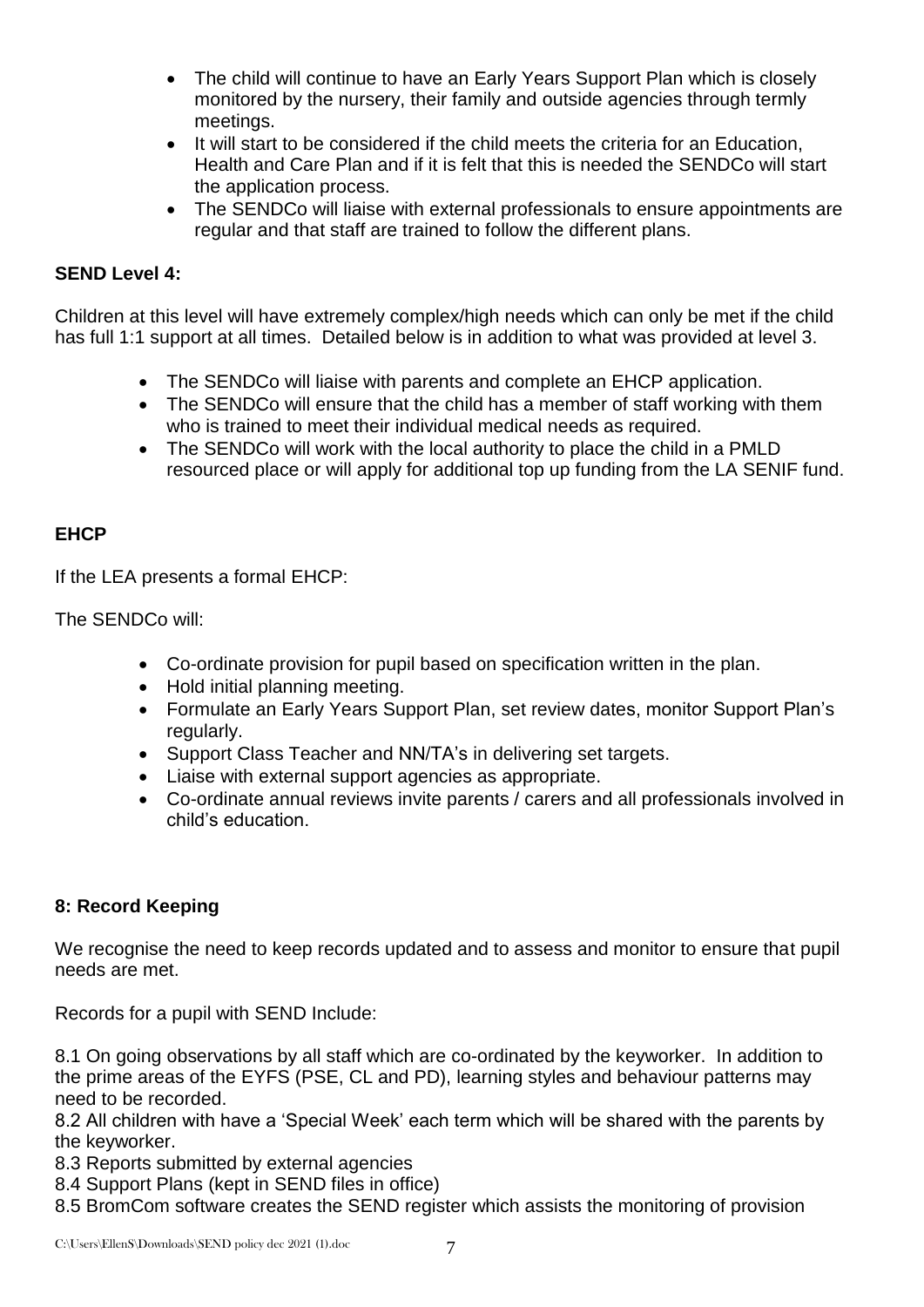8.6 Children will be assessed using the nursery tracker (INSIGHT). In additional, if a child has a high level of SEND, they will also be assessed using BSquared software. 8.8 Some children with SEND will have recorded evidence (movies) as part of their records.

## **9: Management Programme / Care Plan**

During their time at the centre some pupils may benefit from a management programme or care plan to cover a range of needs:

- Physical management
- Independence skills
- Eating and drinking programme
- Toiletting programme
- Behaviour management
- Medical issues and guidelines

These needs may be temporary or long term; they may be single needs or a variety of needs. The pupil concerned may or may not have a Support Plan. The child's needs will be recorded on their personal profile. When children have complex medical needs assistance should be sought, from the link Health Visitor or nursing team, to create a Care Plan.

## **10: Monitoring**

**10.1** Pupil progress is measured by movement off and between levels 1-4 of the Code of Practice on the schools SEND register.

**10.2** Pupils' work is monitored by the SENDCo

**10.3** All Early Years Support Plans should be fully evaluated by documenting outcomes.

**10.4** Early Years Support Plans are reviewed on a seasonal basis unless otherwise instructed. **10.5** The SENDCo provides a report to Governors each season.

**10.6** Areas of SEND are monitored termly by SENDCo, i.e. target setting, pupil progress, pupil support, pupil groupings etc.

**10.7** Annual reviews for children who are in a Resourced Place, involving parents, teacher, SENDCo and appropriate external agencies allow the Local Educational Authority to continue to monitor the progress of pupils.

# **11: Pupil Participation**

The centre recognises that it is good practice for pupils to express their opinion and to have input into their education. Pupils should be included in the target setting and review process as much as possible. Depending on the pupils needs this can be done by eliciting their voice through a parent/carer, monitoring and acting upon specific interests or physical goals, special book conferencing or gathering their opinions of their achievements when watching back their personal movies.

## **12: Admission Arrangements**

**12.1** RONEC has 6 full time resourced places for children with Profound and Multiple Learning Difficulties (PMLD). These places are allocated through the LA's Resourced Schools Special Needs Advisory Panel (SNAP) which meets three times per year.

**12.2** When children with an identified Special Educational Need are on the waiting list for a place at the centre they may be given priority (see Admission Procedure in Centre Handbook) **12.3** To facilitate a smooth transition staff may seek, with the permission of parents, the advice of any professionals already involved with the child. The child and family may be visited at